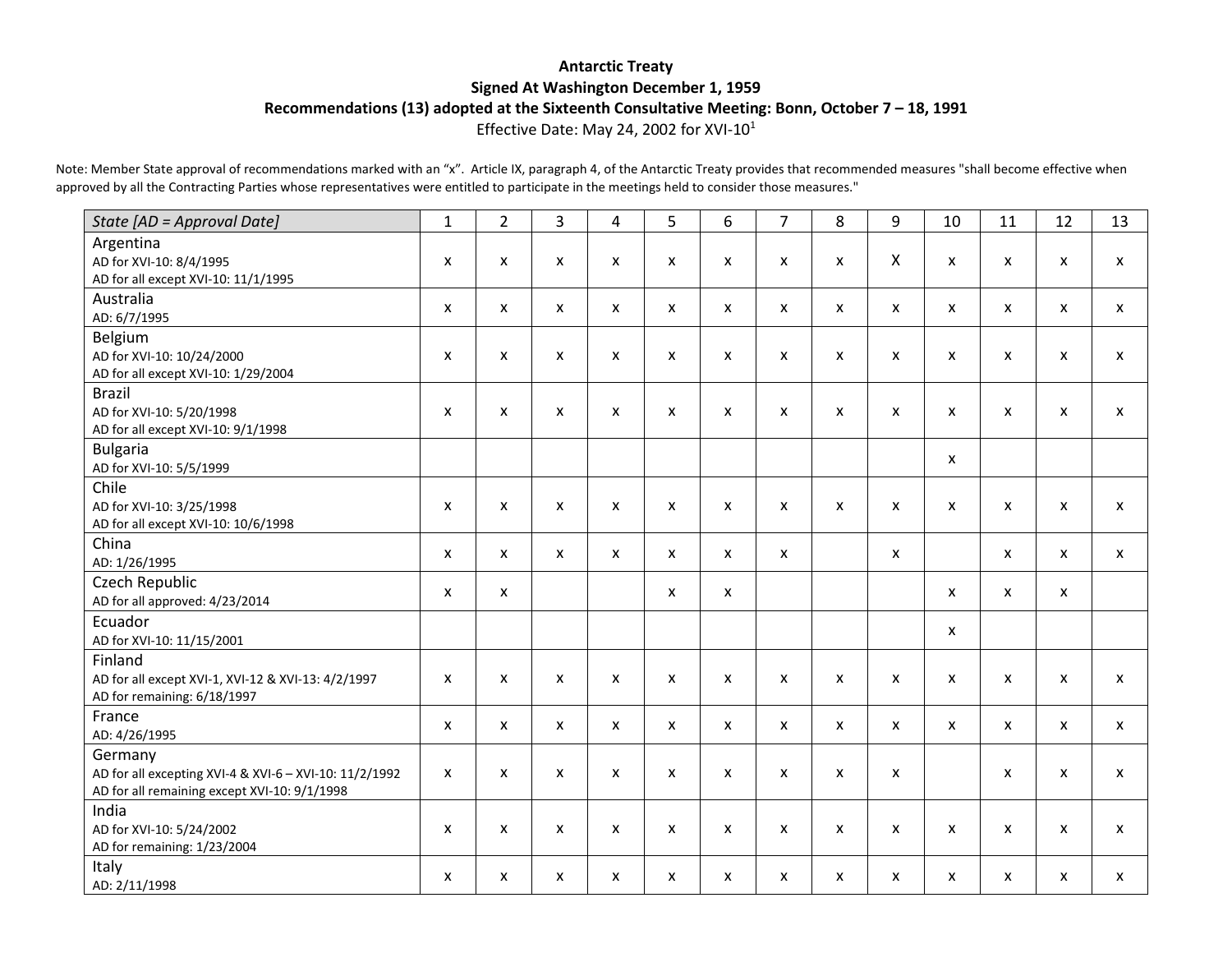## **Antarctic Treaty Signed At Washington December 1, 1959 Recommendations (13) adopted at the Sixteenth Consultative Meeting: Bonn, October 7 – 18, 1991**

Effective Date: May 24, 2002 for XVI-10<sup>1</sup>

| State [AD = Approval Date]                                    | 1                         | $\overline{2}$ | 3 | 4                         | 5            | 6            | $\overline{7}$ | 8            | 9            | 10           | 11           | 12                        | 13 |
|---------------------------------------------------------------|---------------------------|----------------|---|---------------------------|--------------|--------------|----------------|--------------|--------------|--------------|--------------|---------------------------|----|
| Japan                                                         |                           |                |   |                           |              |              |                |              |              |              |              |                           |    |
| AD for XVI-10: 12/17/1997<br>AD for XVI-2 & XVI-11: 2/15/2012 |                           | X              |   |                           |              |              |                |              |              | X            | X            |                           |    |
| Korea, Rep. of                                                |                           |                |   |                           |              |              |                |              |              |              |              |                           |    |
| AD for all except XVI-10 & XVI-12: 5/10/1995                  | $\boldsymbol{\mathsf{x}}$ | X              | X | X                         | X            | X            | X              | X            | X            | X            | X            |                           | X  |
| AD for XVI-10: 6/5/1996                                       |                           |                |   |                           |              |              |                |              |              |              |              |                           |    |
| Netherlands $2$                                               | X                         | X              | X | $\boldsymbol{\mathsf{x}}$ | X            | X            | X              | X            | X            | X            | $\mathsf{x}$ | X                         | X  |
| AD for XVI-10: 3/18/1998<br>AD for remaining: 9/29/2003       |                           |                |   |                           |              |              |                |              |              |              |              |                           |    |
| New Zealand                                                   |                           |                |   |                           |              |              |                |              |              |              |              |                           |    |
| AD: 10/21/1992                                                | X                         | X              | X | $\boldsymbol{\mathsf{x}}$ | X            | X            | X              | X            | X            | X            | $\mathsf{x}$ | X                         | X  |
| Norway                                                        |                           |                |   |                           |              |              |                |              |              |              |              |                           |    |
| AD: 10/13/1993                                                | X                         | X              | X | $\boldsymbol{\mathsf{x}}$ | $\mathsf{x}$ | $\mathsf{x}$ | X              | X            | X            | $\mathsf{x}$ | $\mathsf{x}$ | X                         | X  |
| Peru                                                          |                           |                |   |                           |              |              |                |              |              |              |              |                           |    |
| AD for XVI-10: 3/17/1999                                      | X                         | X              | X | $\boldsymbol{\mathsf{x}}$ | $\mathsf{x}$ | X            | X              | X            | X            | X            | X            | X                         | X  |
| AD for remaining: 11/5/2003                                   |                           |                |   |                           |              |              |                |              |              |              |              |                           |    |
| Poland                                                        |                           |                |   |                           |              |              | X              |              |              |              |              |                           |    |
| AD for XVI-10: 9/20/1995<br>AD for remaining: 5/20/2004       | X                         | X              | X | $\boldsymbol{\mathsf{x}}$ | $\mathsf{x}$ | X            |                | X            | X            | X            | $\mathsf{x}$ | X                         | X  |
| Russia                                                        |                           |                |   |                           |              |              |                |              |              |              |              |                           |    |
| AD: 6/19/2001                                                 | X                         | X              | X | $\mathsf{x}$              | $\mathsf{x}$ | $\mathsf{x}$ | X              | X            | $\mathsf{x}$ | X            | $\mathsf{x}$ | $\mathsf{x}$              | X  |
| South Africa                                                  |                           |                |   |                           |              |              |                |              |              |              |              |                           |    |
| AD: 6/19/1995                                                 | X                         | X              | X | $\mathsf{x}$              | $\mathsf{x}$ | $\mathsf{x}$ | X              | $\mathsf{x}$ | $\mathsf{x}$ | $\mathsf{x}$ | $\mathsf{x}$ | $\mathsf{x}$              | X  |
| Spain                                                         |                           |                |   |                           |              |              |                |              |              |              |              |                           |    |
| AD for XVI-10: 2/18/2000                                      | X                         | X              | X | $\boldsymbol{\mathsf{x}}$ | X            | X            | X              | X            | X            | X            | X            | X                         | X  |
| AD for remaining: 2/3/2003                                    |                           |                |   |                           |              |              |                |              |              |              |              |                           |    |
| Sweden<br>AD: 4/7/1994                                        | X                         | X              | X | $\mathsf{x}$              | X            | X            | X              | X            | X            | $\mathsf{x}$ | $\mathsf{x}$ | X                         | X  |
| United Kingdom                                                |                           |                |   |                           |              |              |                |              |              |              |              |                           |    |
| AD for all except XVI-4; XVI-6; XVI-8; XVI-9 & XVI-10:        |                           |                |   |                           |              |              |                |              |              |              |              |                           |    |
| 4/27/1995                                                     | X                         | X              | X |                           | X            |              | X              |              |              | X            | X            | $\boldsymbol{\mathsf{x}}$ | X  |
| AD for XVI-10: 5/21/1996                                      |                           |                |   |                           |              |              |                |              |              |              |              |                           |    |
| <b>United States</b>                                          |                           |                |   |                           |              |              |                |              |              |              |              |                           |    |
| AD for all except XVI-4 & XVI-8 - XVI-10: 5/9/1995            | $\boldsymbol{\mathsf{x}}$ | X              | X | $\mathsf{x}$              | X            | X            | X              | x            | x            | x            | X            | X                         | X  |
| AD for XVI-4; XVI-8 & XVI-9: 9/6/1997                         |                           |                |   |                           |              |              |                |              |              |              |              |                           |    |
| AD for XVI-10: 5/6/1998                                       |                           |                |   |                           |              |              |                |              |              |              |              |                           |    |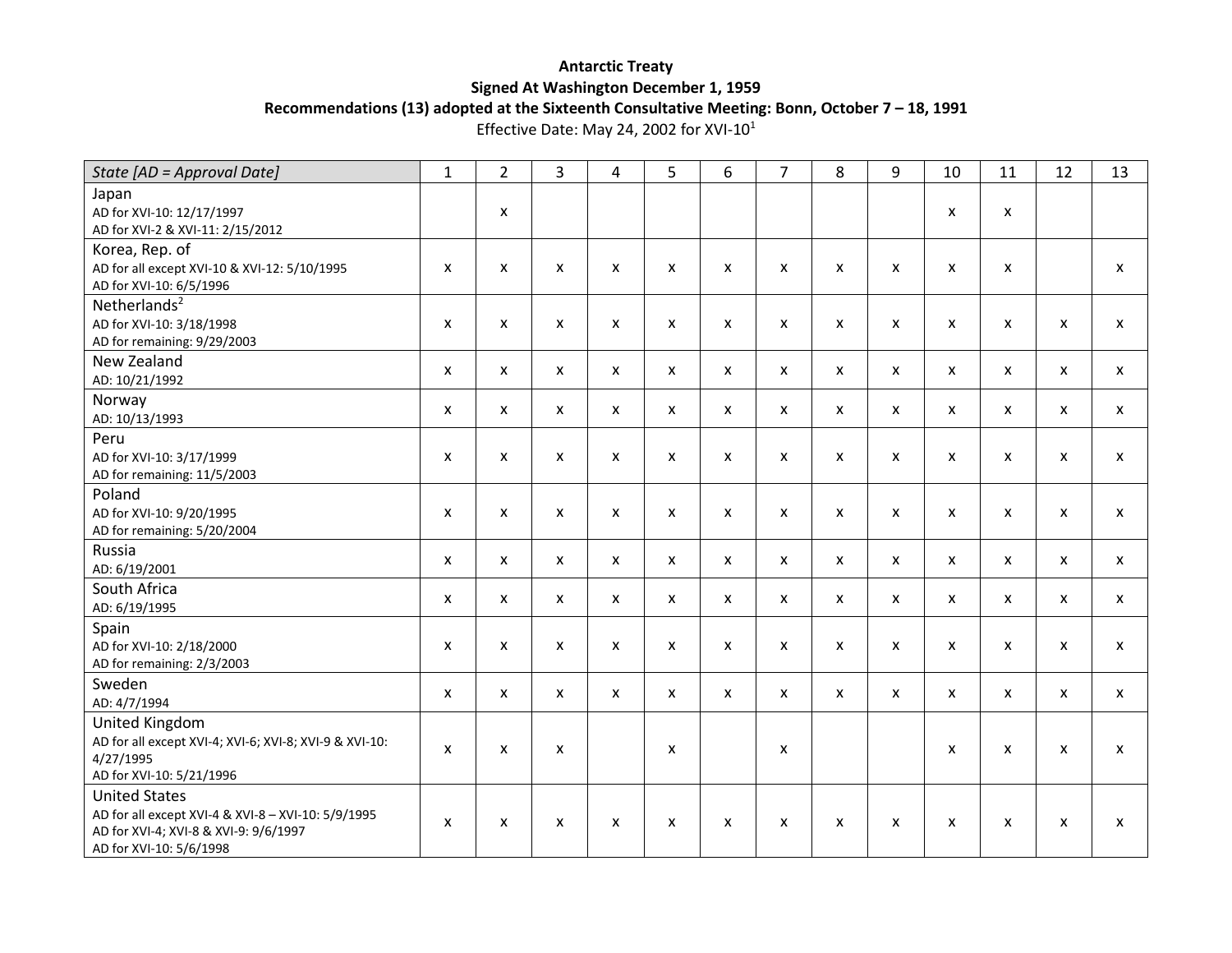# **Antarctic Treaty Signed At Washington December 1, 1959 Recommendations (13) adopted at the Sixteenth Consultative Meeting: Bonn, October 7 – 18, 1991**

Effective Date: May 24, 2002 for XVI-10 $1$ 

| State $[AD = Approval Date]$ | -         |          |         |          |           |                      |  |     | $\sim$<br>∸∼ | $\overline{\phantom{a}}$<br>-- | . .<br>-- | $\sim$<br>ᅩJ |
|------------------------------|-----------|----------|---------|----------|-----------|----------------------|--|-----|--------------|--------------------------------|-----------|--------------|
| Uruguay                      | $\cdot$   |          |         |          |           | $\ddot{\phantom{0}}$ |  | . . |              | $\cdot$                        |           |              |
| AD: 5/15/1995                | $\lambda$ | $\cdots$ | $\cdot$ | $\cdots$ | $\lambda$ | $\mathbf{v}$         |  | "   |              | $\lambda$                      | $\cdots$  |              |

#### Notes

- 1. The date of the Government's approval is considered to be the date of that Government's notification of such approval to other Governments, unless stated otherwise therein. If the notification states that the Government had approved the Measure on an earlier date; that date is listed as the date of the Government's approval.
- 2. For the Kingdom in Europe, the Netherlands Antilles and Aruba. The notification includes the following: "With reference to Decision 3 of ATCM XXV, the recommendations/measures which have become obsolete (listed in Annex A of this Decision) [Recommendations XVI-13] do not require further action by the Parties and as a consequence do not need approval."

The Royal Netherlands Embassy in Washington transmitted to the Department of State a diplomatic note, dated October 6, 2010, which reads in pertinent part as follows:

"The Kingdom of the Netherlands currently consists of three parts: the Netherlands, the Netherlands Antilles and Aruba. The Netherlands Antilles consists of the islands of Curaçao, Sint Maarten, Bonaire, Sint Eustatius and Saba.

"With effect from 10 October 2010, the Netherlands Antilles will cease to exist as a part of the Kingdom of the Netherlands. From that date onwards, the Kingdom will consist of four parts: the Netherlands, Aruba, Curaçao and Sint Maarten. Curaçao and Sint Maarten will enjoy internal self-government within the Kingdom, as Aruba and, up to 10 October 2010, the Netherlands Antilles do.

"These changes constitute a modification of the internal constitutional relations within the Kingdom of the Netherlands. The Kingdom of the Netherlands will accordingly remain the subject of international law with which agreements are concluded. The modification of the structure of the Kingdom will therefore not affect the validity of the international agreements ratified by the Kingdom for the Netherlands Antilles; these agreements will continue to apply to Curaçao and Sint Maarten.

"The other islands that have until now formed part of the Netherlands Antilles – Bonaire, Sint Eustatius and Saba – will become part of the Netherlands, thus constituting 'the Caribbean part of the Netherlands'. The agreements that now apply to the Netherlands Antilles will also continue to apply to these islands; however, the Government of the Netherlands will now be responsible for implementing these agreements."